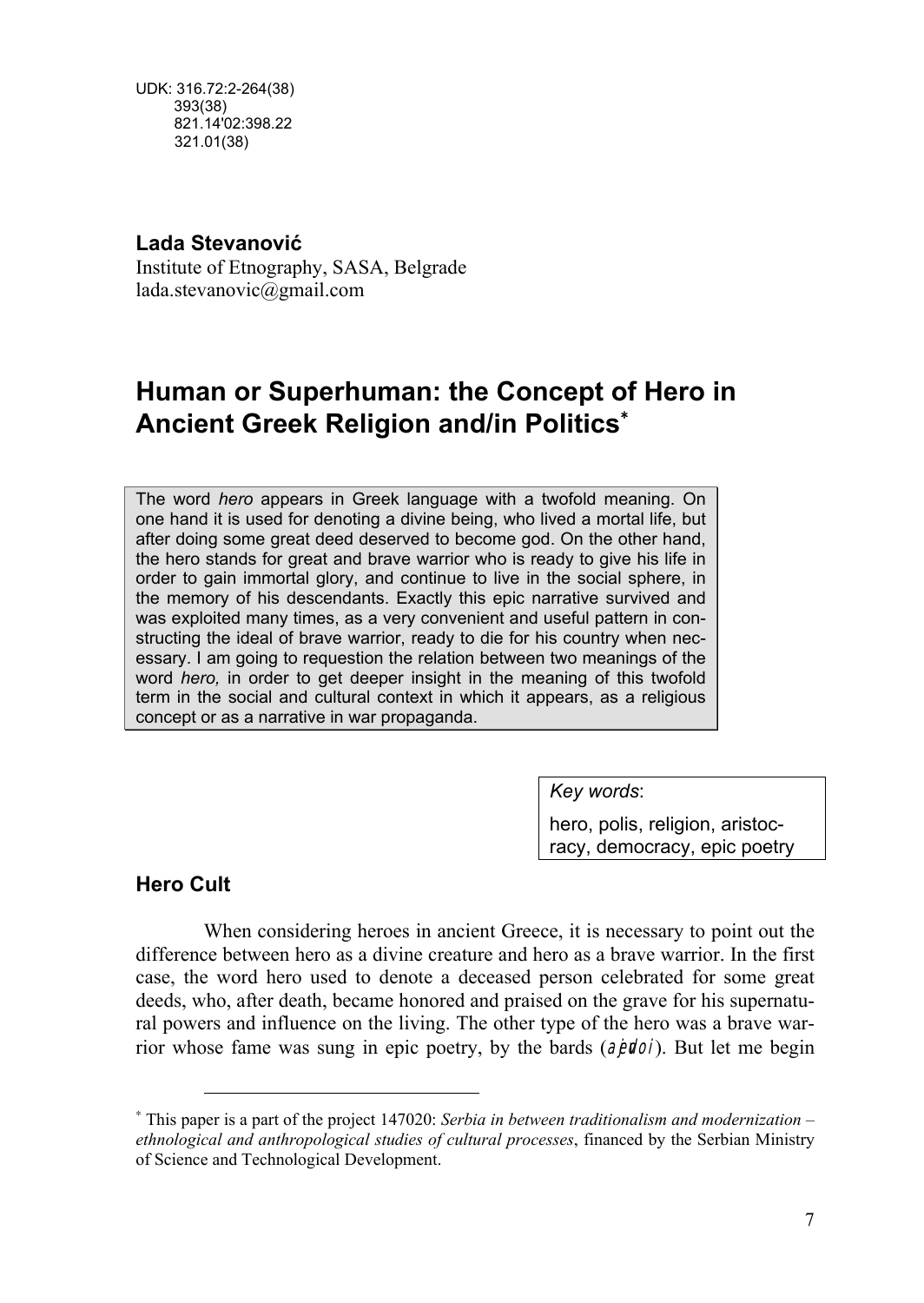with the type of hero that I mentioned first – the divine creature, whose cult was organized and formed in a sanctuary, at his tomb.

According to the archeological sources, traces of this cult appear in the post-Homeric time, since the tenth century, but they became particularly popular from the last quarter of the eighth century. It was then, that the practice of rediscovering old graves and attributing them to famous mythical heroes became widespread.<sup>1</sup> The specific type of a hero grave is known as a  $h$ *rwon* and it consists of a special kind of precinct, where sacrifices and votive gifts used to be deposited. Also, it usually used to have a special type of a tombstone and/or the altar. The boom of rediscovering hero graves and turning them into sanctuaries coincides with the appearing and development of the polis (city-state) in the  $8<sup>th</sup>$  ct. Thus, it is possible to claim that the introduction of this cult was the result of change in the social life and new political organization. The argument in favor of this thesis should be also searched for in the character and function of heroes – namely, heroes were praised and divinized mortals meritorious mainly for the formation of the cities and for bringing social order. Thus, the constitution of such cults was aimed at justifying and empowering political associating on the grounds of family nucleus and tribes. This leads to the conclusion that the crucial aspect for understanding the hero cult is the relationship between religion and newly established social and political forms of organization. Thousands of heroes existed in Greek religion, and this enormous number is related to the local character of their worship i.e. to the fact that each city was actually a state for itself, so called *polis*.

Let me turn roughly to the case of Athens. One among many heroes was Athenian hero Theseus famous for many heroic exploits (struggling and winning horrible enemies: killing of Minotaur – half-bull, half-human who lived in a maze in Crete, and to whom Athenians had to send 7 young men and 7 girls as victims; fighting with Centaurs; Hades' origin, the abduction of Helen and many other deeds.). The Athenians believed that he was the first ruler who introduced democracy, who united all inhabitants of Athens, and who declared an Athens to be the capital. ${}^{2}$  But, he was not the only Athenian hero. A special category of Athenian heroes were those who were believed to be the founders of Athenian tribes. Namely, Athenian polis consisted of ten tribes *(filini)*, to which (from the time of Kleisthenes) its citizens were tied – neither by blood chains (as in former period) nor by geographical criterion, but according to democratic idea of equality – all the people from the city, inland and coast belonged to one of the tribes. All of these tribes had their heroes founders *(htw- epwnumo-)* – Erechteus, Aigeus, Pandion, Leos, Akamas, Oineus, Kerkops etc., and their function was to strengthen the feeling of belonging to this tribe, through common mythical genealogy and through the cultic practice.

 <sup>1</sup> This was the case of the Grave of the Seven against Thebes. Paus. 1.39.2, Plut. *Thes.* 29 The grave of Amphion at Thebes. Walter Burkert, *Greek Religion,* Harvard University Press, 1985, 203 cf. 5.

<sup>2</sup> Thuc. II, 15. Cic., *Leg.* , II 5; Plut., *Thes.* 24.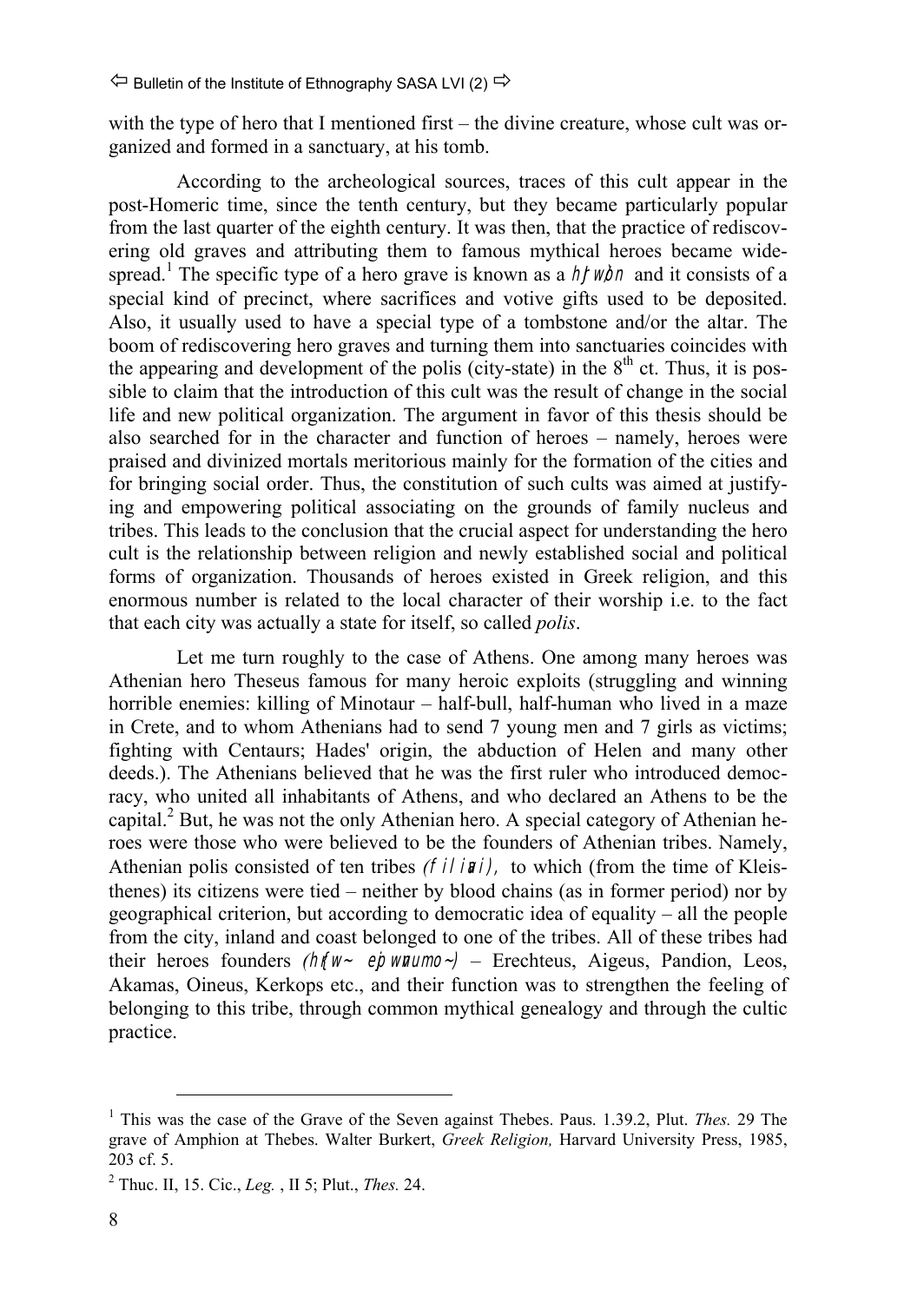Concerning its religious aspect, honors that heroes received were quite the same as those for the deceased. What is also important, and related to the dependence between politics and religion, is that the rise in the importance of certain individual graves from hero cults coincided with the decline in importance of the dead cult.<sup>3</sup> Of course, it was not about the complete disappearance of the dead cult, since both family and political cults of the dead functioned as a kind of basis for society. But, the formation of the hero cult was aimed at decreasing the importance of the cult of the dead, and overtaking the power over this cult. As many researches on funeral rituals and lamentation in ancient Greece pointed: the power over the dead meant the power over the living.<sup>4</sup> In terms of this, one should understand also the efforts of the polis, and the newly developed mechanisms of Athenian democratic ideology to control family funeral practice by overtaking the funerals of the fallen solders and performing them publicly.<sup>5</sup> However, this did not happen at once.

Namely, the newly established city-states needed fresh legislation for adaptation of ritual practice around the dead and creation of new state religion. About the same time (VI-V ct. BC), all across Greek world, similar laws were introduced aimed at limiting and controlling women's behavior at the funerals. The famous legislator of Athens, Solon introduced measurements aimed at reducing the number of women relatives allowed to participate funerals. The wake was moved from the graveyard to the house, while the procession at the grave had to be finished by the sunrise so as not to disturb public peace. Apart from that, during procession (**ekfora**), which was actually the central part of the ritual, women were not allowed to go in front of the men, but behind them, while the right to attend the wake had only women older than sixty and the closest kin.<sup>6</sup> These laws also regulated the manner in which speaking about the dead was allowed and were aimed at forbidding the blood feud.<sup>7</sup> Newly required postulates of the funeral were general modesty in behavior and sacrifices, and as much quietness as possible. All pomp, luxury and wealth that was once characteristic for the dead cult, were transferred from the funeral rituals into the cult of the hero. Namely, as Emily Vermeule states for the pre-Solonian period "a good funeral has always been a lot of fun, a reunion stirring open emotions and bringing news to exchange, the periodic intersection to the family, the clan and the city."8 The consequence of this change was reducing the impor-

 <sup>3</sup> Burkert 1985, 204.

<sup>4</sup> Margaret Alexiou, *The Ritual Lament in Greek Tradition,* Rowman&Littlefield, Oxford 2002, Gail Holst-Warhaft, *Dangerous Voices: Women's Lament and Greek Literature*, T J Press Ltd, Patsdow, Cornwall 1995. Nicole Loraux, *The Inventions of Athens, The Funeral Oration in the Classical City*, Cambridge, Harvard UP, 1986.

<sup>5</sup> Thucidides, *Historiae* 2, 34.

<sup>6</sup> Demosthenes, *Against Macartatus* 43. 62. This is testified also by texts from Aeschylus's *Choephoroi* 430, 8; Diodorus 11,38; However, the word this word often refers to denote whole ceremony.

<sup>7</sup> Plut. *Solon* 21. 1; "Mourning leads to cursing", Nicole Loraux, *Mothers in Mourning,* translated in English by Corinne Pache, Cornell University Press 1998, 5.

<sup>8</sup> Emily Vermeule, *Aspects of Death in Early Greek Art and Poetry,* University of California Press, Berkley 1979, 3.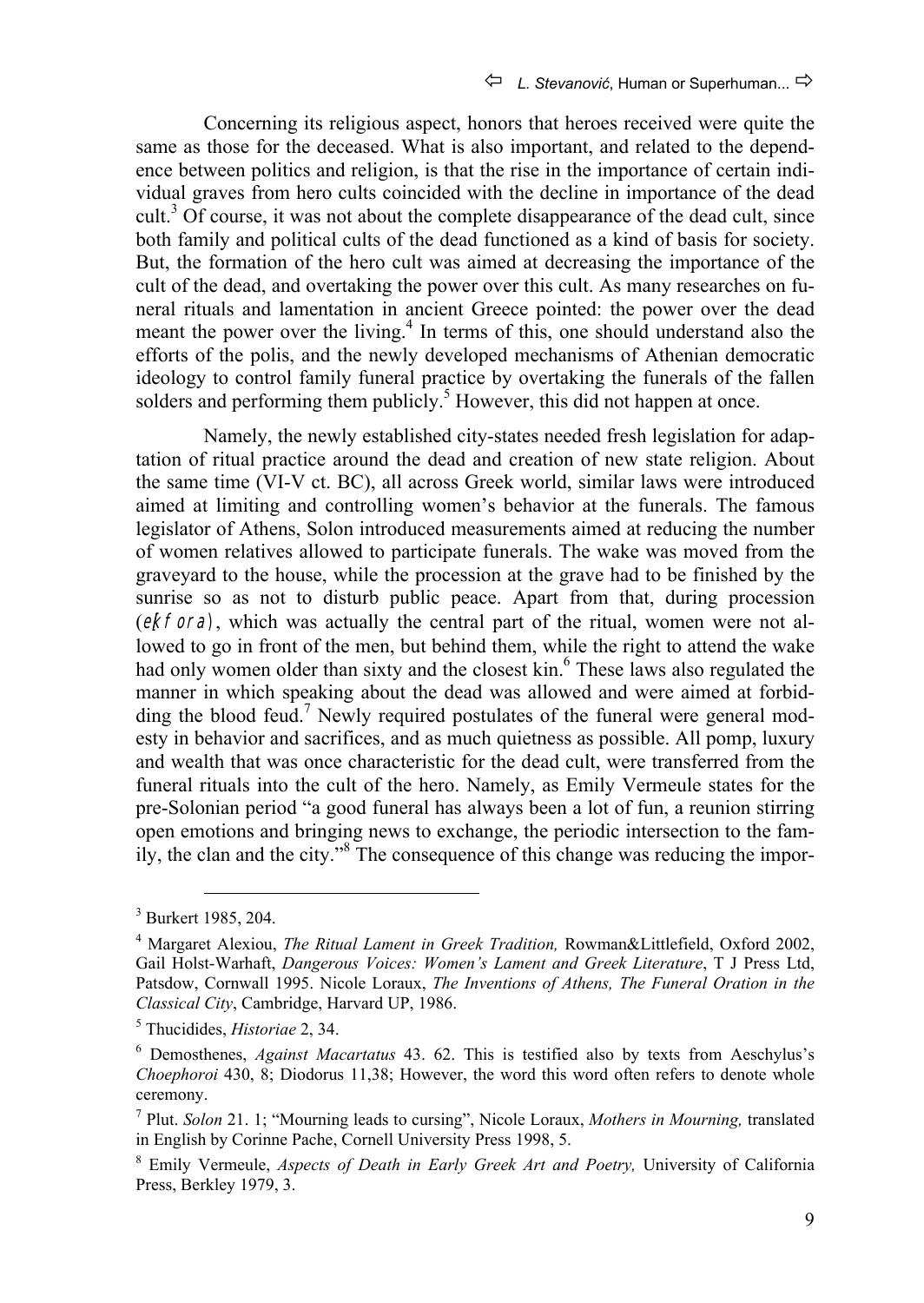tance of the private funerals and of the graveyard as a public space, where words said in the moments of crisis had very severe and penetrating influence on public and political decisions (after all, graveyards have always been the places where the  $\alpha$  decisions about the blood revenge were taken),  $\alpha$  at the expense of raising the importance of the hero cult, which was a political invention that facilitated social transformation through the change and by the support of the religious cults.

One more evidence that point to the diminishing and the control over the dead cult and the rise of the hero cult, was a remarkable decrease in the number of individual tombstones of the fifth century Athens. The monumental tombstones were more frequently built by the city-state and their role was no longer to glorify an individual, but the collective; the same as the hero cult, public funerals praised and eulogized abstract and anonymous men *(Andre~)* collectively, becoming the means for manipulation and creation of the common political ideal.<sup>10</sup> But this is actually going to be the topic of my next chapter.

The question that imposes further is whether the hero cult developed from the cult of the dead, or not. One of the ways to answer this is to examine the parallels between those two cults that are numerous. Both cults have very similar ritual patterns: sacrificing of animals, food (crops), libation, but also weeping and lamentation.11 Once a year, there was a festivity when a hero received offerings for the dead – **epagismata**. The same case is with the feast that appears in identical form in the both contexts (although becoming more modest in the funerals and more and more luxurious in the context of the cult of the hero). Furthermore, there are some elements of ritual praxis that disappeared from the cult of the dead, becoming incorporated in the hero cult. Such is the case of *agones,* funeral contests (sports competitions), which used to be performed at the last stage of the funeral of noble men. *Agon*, as a part of the funeral praxis, appears all up to the Classical period. However, it is possible to notice its decline in the context of funerals from the seventh century onwards, which coincides with a time when it became common in the individual sanctuaries of heroes. Gradually becoming related exclusively to the hero cult, these games are usually associated in mythology with descriptions of the first occasion of celebration and competitions, which afterwards continued to be organized periodically. The local character of such games is not surprising, if we have in mind the great importance of the cohesive function of the hero cult in the political

<sup>&</sup>lt;sup>9</sup> Loraux 1998, 33. Unlike Greek lament that was restricted by the laws to the household, mourning of Roman women was incorporated in public display, but within and under the control of civic ideology. Unlike in the Roman time when family became essential basis of the civic life, the Greek city-states (polises) treated family as a nucleus of the clan (aristocratic) system that they were trying to reject and transform.

<sup>&</sup>lt;sup>10</sup> Ian Morris, *Death Ritual and Social Structure in Classical Antiquity*, Cambridge University Press, Cambridge 1992, 131. Renewed, but not completely the same, the boom of the hero cult happened in the Hellenistic time. Unlike the formation of the hero cult in the eight ct. and onwards, which was invented and instrumentalized by the city-state, the spread of hero cults appeared as a popular praxis of mourners who presented ordinary dead as heroes, and impact of this was reducing the importance of many heroes who used to be important before. OCD *s.v.* hero

 $11$  Diodorus Siculus 16, 20, 6 cf. Burkert 1985, 205.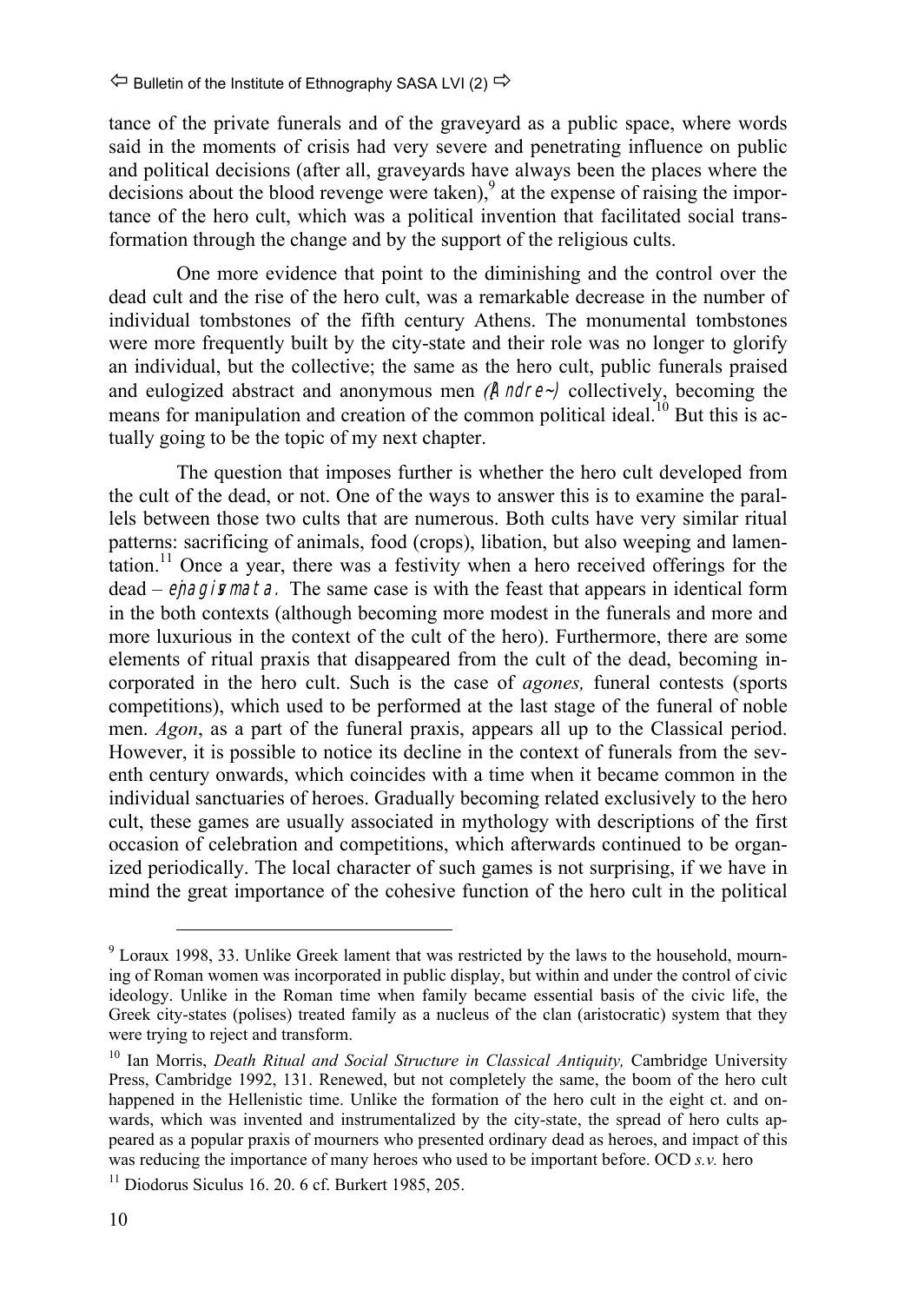life of polis. Furthermore, the political organization of ancient Greece was such that all city-states were independent (though sometimes they were making political alliances), while the feeling of belonging to the Greek world (similar to some kind of notion of Greek nation in contemporary terms)<sup>12</sup> did not exist. Therefore, it is not surprising that only four of such *agones* were Pan-Hellenic: famous up till nowadays the Olympic, Pythian, Isthmian and Nemean games.

Numerous parallels with the cult of the dead thus point to the conclusion that the hero cult represents a continuation of the cult of the dead (although not ordinary ones, but those of appreciated and powerful noblemen), which was very energetically defended by Martin Nilsson.<sup>13</sup> The fact that supports this hypothesis is that before the heroization period, the dead used to be considered as divine. Even in tragedies we find the traces of the idea about this concept:

"For those who are not dead must revere the god below by paying honor to the dead."<sup>14</sup>

However, Walter Burkert points out the differences between the ancestor and the hero cult, claiming that worship of heroes is directly derived from the influence of the epic poetry that flourished at a time.<sup>15</sup> Although relation between famous epic heroes and hero cult of the glorious mortals is essential, the hero cult might not be just a later invention, influenced exclusively by oral tradition. Even though the hero cult is not an ancestry cult in terms of the fact that it is not grounded on the chain of blood across generations, the social function of two cults is the same – the reinforcement of the social order and a religious justification of group solidarity guaranteed by the divinized dead. Exactly because the importance of blood ties is pushed into the background, another criterion turned out to be important for establishing relations with the common ancestor, and that are his merits for the foundation of the politically organized community. Thus, the fact that the city-state wanted to diminish the power and the influence of the private cults, and especially the cult of the dead in different ways (introducing e.g. All Souls day on a specific date for all the dead, instead of previous luxurious celebrations of the anniversary of the death celebrated as an individual holiday; the laws concerning limitation of the behavior at the funerals), as well as numerous similarities in the religious practice in the two cults, speak in favor of the argument that the cult of the hero did develop from the cult of dead and with the idea to replace it, at least partially.

So, heroes were mortals who became immortals after death, while their new home and their shrine was a tomb – the Earth's womb. At the same time heroes are close to the dead and to the chthonic gods. Actually it is what they are  $-$  divinized dead. The specificity that is born out of this is the main difference between

 $14$  toi- gar qanousi crh; ton ouj teqnhkota

 $12$  After all, the concept of nation did not appear in Europe before 19<sup>th</sup> century.

<sup>13</sup> Martin Nilssоn, *A History of Greek Religion,* Oxford 1952, 104.

tima;~ didonta cqonion eujsebein qeon. Euripides, *Phoenissae*, 1321-2. Greek text ed. Gilbert Murray, English translation E. P. Coleridge, www.perseus.tufts.edu

<sup>&</sup>lt;sup>15</sup> Walter Burkert, *Greek Religion*, Harvard University Press 1985, 204.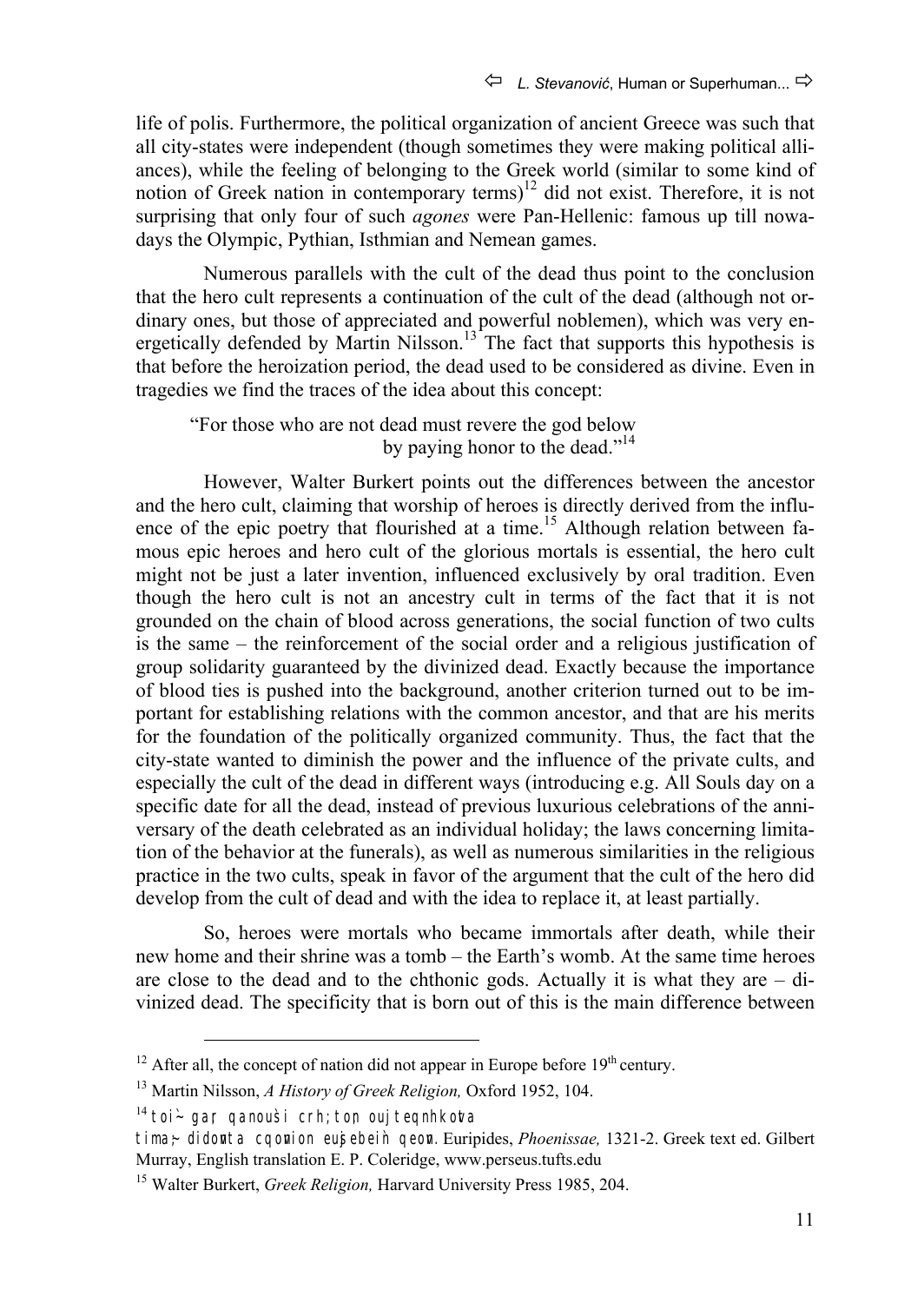heroes and gods. Namely, Greeks believed that gods lived far from people, unlike heroes who were always close and therefore able to give support whenever it was necessary. They helped in healing or supporting the soldiers and cities in the critical moments during the battles; they were also famous as founders of city-states, they gave prophecies (the same as the souls of the dead) and they were responsible for the fertility of the soil. Very often the cult of Christian saints is, due to continuity and many structural parallels, related to the cult of heroes. The same as heroes, saints are mortals who gained their honor after their death due to some merits. Although neither heroes, nor saints are gods, they have some kind of divine power and may influence people lives.<sup>16</sup> The same as behind heroes, behind Christian saints often lay mythical figures that underwent the process of dethronement.<sup>17</sup>

## **From Epic Hero to War Heroism**

"Nay, but not without a struggle let me die, neither ingloriously, but in the working of some great deed for the hearing of men that are yet to be."

(Homer, Iliad, 22, 304-305)<sup>18</sup>

This quotation from Iliad (Hector words immediately before his death) briefly summarizes the heroic death sung by the epic bards that, although in a slightly different form, continued to live as a narrative and ideal long through the ancient Greek history. However, in order to understand and interpret this ideal, it is necessary to turn to the way in which ancient Greeks perceived death. On one hand, death was understood as horrible and dreadful. The other concept of death that existed in Greek public discourse was the notion of beautiful, heroic death – the death of a warrior, preferably young one, on the battlefield. As I am going to show, these two concepts are intertwined.

The first concept of death was brilliantly interpreted by Jean-Pierre Vernant who approached Greek death through the concept of otherness, but not the one that refers to representations that the Greeks invented constructing themselves in relation to the others (barbarians, slaves, women, youth), but through the concept of "the other of the person". Recognizing the absolute otherness in the mask of Gorgo<sup>19</sup>. Vernant interprets this mask as a non-mask – the face of the Other, which

<sup>&</sup>lt;sup>16</sup> However, in the Christian saint cult it is possible to recognize not only heroes, but also old pagan divinities and cults they had in pre-Christian time.

<sup>&</sup>lt;sup>17</sup> Burkert 1985, 205.

<sup>&</sup>lt;sup>18</sup> This text is based on the following book(s): Homer. *The Iliad* with an English Translation by A.T. Murray, Ph.D. in two volumes. Cambridge, MA, Harvard University Press; London, William Heinemann, Ltd. 1924. www.perseus.turfts.edu

 $19$  Gorgo (Medusa) was a monstrous chthonic creature with the snakes on her head instead of hear. who turned into stone everyone who dared to look her directly. However, she was defeated by a hero – Perseus, who using an invisible helmet form Hades and keeping a brightly shining shield in his hand (that he received from Athene), managed to escape her glance and to decapitate her.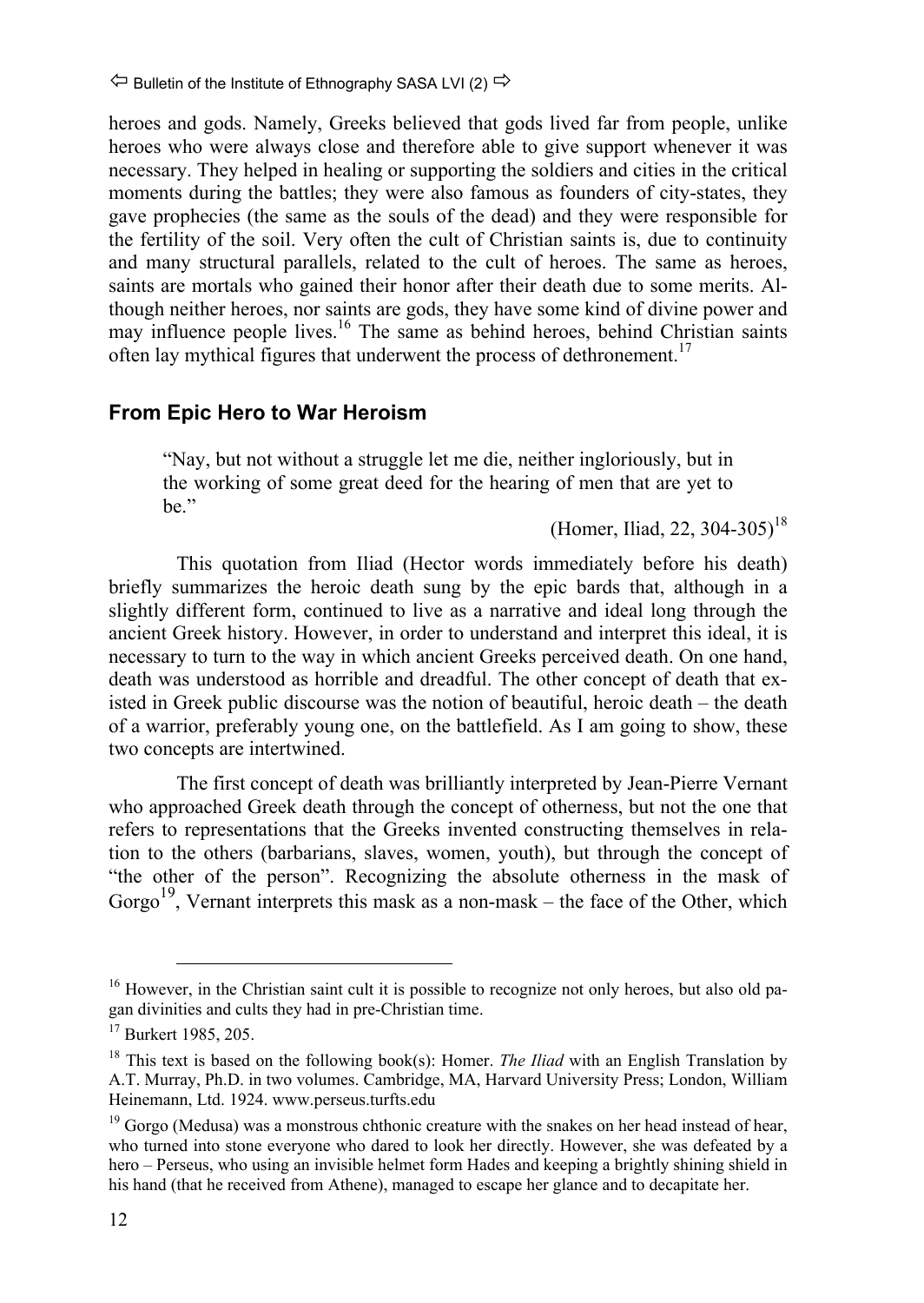translates the killing gaze.<sup>20</sup> In this way, the face of Gorgo becomes one's double, the double in the world Beyond, the Other. "It is a strange response to your own face, like an image in the mirror (in which the Greeks could only see themselves frontally and in the form of a disembodied head), but at the same time, it is an image that is both less and more than yourself...A radical otherness with which you yourself will be identified as you are turned to stone."<sup>21</sup> Opposed to this is another, completely different concept of death, the one glorified in Greek epic poetry. Contrary to the perception of death that embodies horror and darkness, the unsaid, unbearable dreadfulness in the land of Oblivion, the other face of death is a glorious and magnificent ideal to which a true hero is committed. Although the concept of the beautiful death *(kalov-qanato-)* was constructed in epic poetry, its continuation is likely to be recognized through history. The motif of such heroic commitment lies in regaining permanent life through the name and fame reached by heroic and brave death. So, the reason for and the nature of heroic death entail ambiguous motivation to die in order to live and to live in order to die. Actually, heroes who choose to die young, in the prime of their beauty, youth and strength, avoid growing old. Instead of going down slowly and dying gradually, they give their life in some heroic exploit, while still young. In a sense, they exchange their life for staying young and alive. Life in its climax turns into death to be saved that way. Of course, their life imperishably continues in the social sphere, in collective memory, through the *glory, fame, that which is heard (klev-*). Obviously, the beautiful death and the glory that it brings refer only to the death of men on the battlefield.<sup>22</sup> Two concepts of death – dreadful and heroic one – are not as contradictory as it might seem at first site. Namely, the heroic ideal is created on the grounds of the belief that death is monstrous and unbearable. "There would be no merit in the hero confronting death, choosing it and making it his own. There can be no heroes if there are no monsters to fight and overcome."<sup>23</sup>

So the ideal of heroic death was created in the epic poetry. After all, the purpose of epic poetry was to recall the great deeds. That is why poetry had an exceptional role in education of the classical Greece, in transmitting and creating not only knowledge, but also believes and values that create culture.<sup>24</sup> However, we should not forget that epic poetry in Greek culture was always a performance, not only due to the fact that epics was transmitted as an oral poetry from generation to

 $20$  The mask is reduced individuality, it is like a shadow or reflection in the mirror and it is not alive. Thus, one who wears a mask during masquerade embodies the powers of beyond and these powers control and influence its mimic, gestures and voice.

<sup>21</sup> Jean-Pierre Vernant, *Death in the Eyes: Gorgo, Figure of the Other,* in "Mortals and Immortals", collected Essays, trans. by Fromma Zeitlin*,* Princeton University Press 1992, 138.

 $22$  In her study on the issue of women's death in Greek tragedy, Loraux researched women's heroic death. She concludes that the fact that heroines in tragedies face often violent death, make these deaths similar to heroic deaths of men. However, the concept of women's heroic death (though not applicable in all cases) is that women in tragedies dye usually from suicide, while men are murdered. More on the topic se Loraux 1987.

<sup>23</sup> Vernant 1981, 288.

 $24$  Ibid, 58.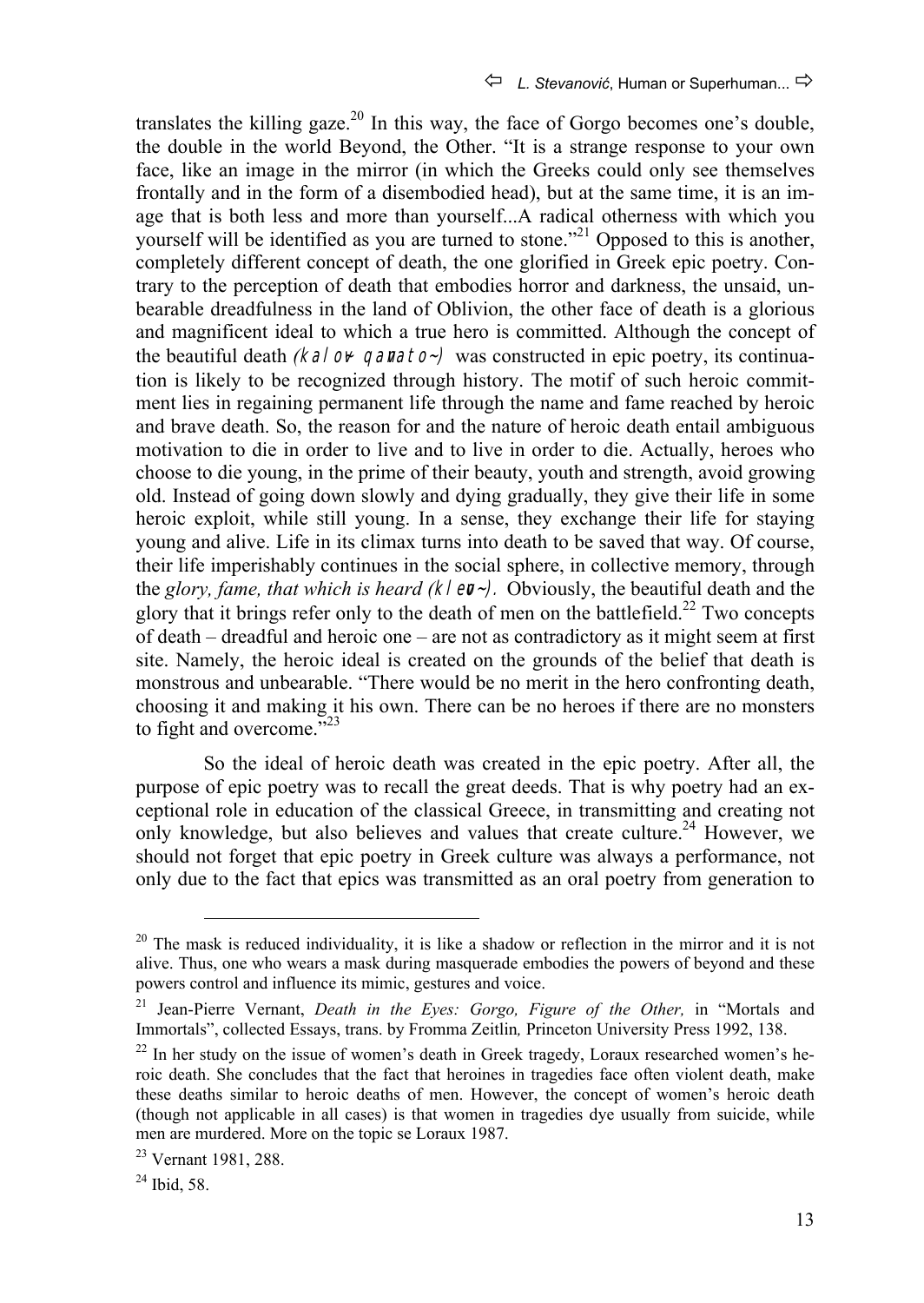generation, but also (and this is quite important for later periods) because of the nature of the Greek books and reading, which was exclusively aloud. So, if we try to transpose this mechanism of propaganda of the immortal spirit to some other, recent, period, we should find its models not only in literature, but in all other mass media production. Another ancient Greek "medium" through which heroic ideal was "propagated" was pottery. What is important to emphasize about the Greek pottery is that it comprises the objects from everyday usage, wit various purposes – keeping or drinking wine, oil recipients, keeping corpses etc. All these vases were necessarily decorated with different images – either with the scenes from everyday life, or with different mythological scenes (often with the heroic thematic) that always formed a kind of story – one could keep a vase in hands and look at the story in the circle – from left to right, from bottom to up, from inside to outside, as a type of Greek television.**<sup>25</sup>**

What is interesting in the usage of heroic ideal in the context of public discourse of the Greek city-states is that it covers rather ambiguous ideas. On one hand, epic heroic ideal focuses on individual exploits and the estimation of virtue that distinguishes heroes among the others. After all the Achilles was "the best of the Achaeans" (aristo~  $\beta$ caiwn).<sup>26</sup> On the other hand, new principles of civic ideology and participation in the political life of all citizens equally, slightly changes the heroic ideal based on human excellence  $(aireth)$  that started to require the feeling of belonging to the group, and contributing to the common victory.<sup>27</sup> The required heroic virtues can be viewed in Pericles' speech on the public funeral of the Athenian solders, after the failure of the Sicilian expedition during the Peloponnesian war:

"So died these men as became Athenians. You, their survivors, must determine to have as unaltering a resolution in the field, though you may pray that it may have a happier issue. And not contented with ideas derived only from words of the advantages which are bound up with the defense of your country, though these would furnish a valuable text to a speaker even before an audience so alive to them as the present, you must yourselves realize the power of Athens, and feed your eyes upon her from day to day, till love of her fills your hearts; and then when all her greatness shall break upon you, you must reflect that it was by courage, sense of duty, and a keen feeling of honor in action that men were enabled to win all this, and that no personal failure in an enterprise could make them consent to deprive their country of their valor, but they laid it at her feet as the most glorious contribution that they could offer."

 <sup>25</sup> Sveltana Slapšak, *Ženske ikone antičkog sveta,* Beograd 2006, 12-13.

<sup>26</sup> Hom, *Il.* 1, 242.

<sup>27</sup> J.-P. Vernant, *Between Shame and Glory: The Identity of the young Spartan Warrior*, in "Mortals and Immortals"*,* collected Essays, trans. by Fromma Zeitlin*,* Princeton University Press 1992, 220.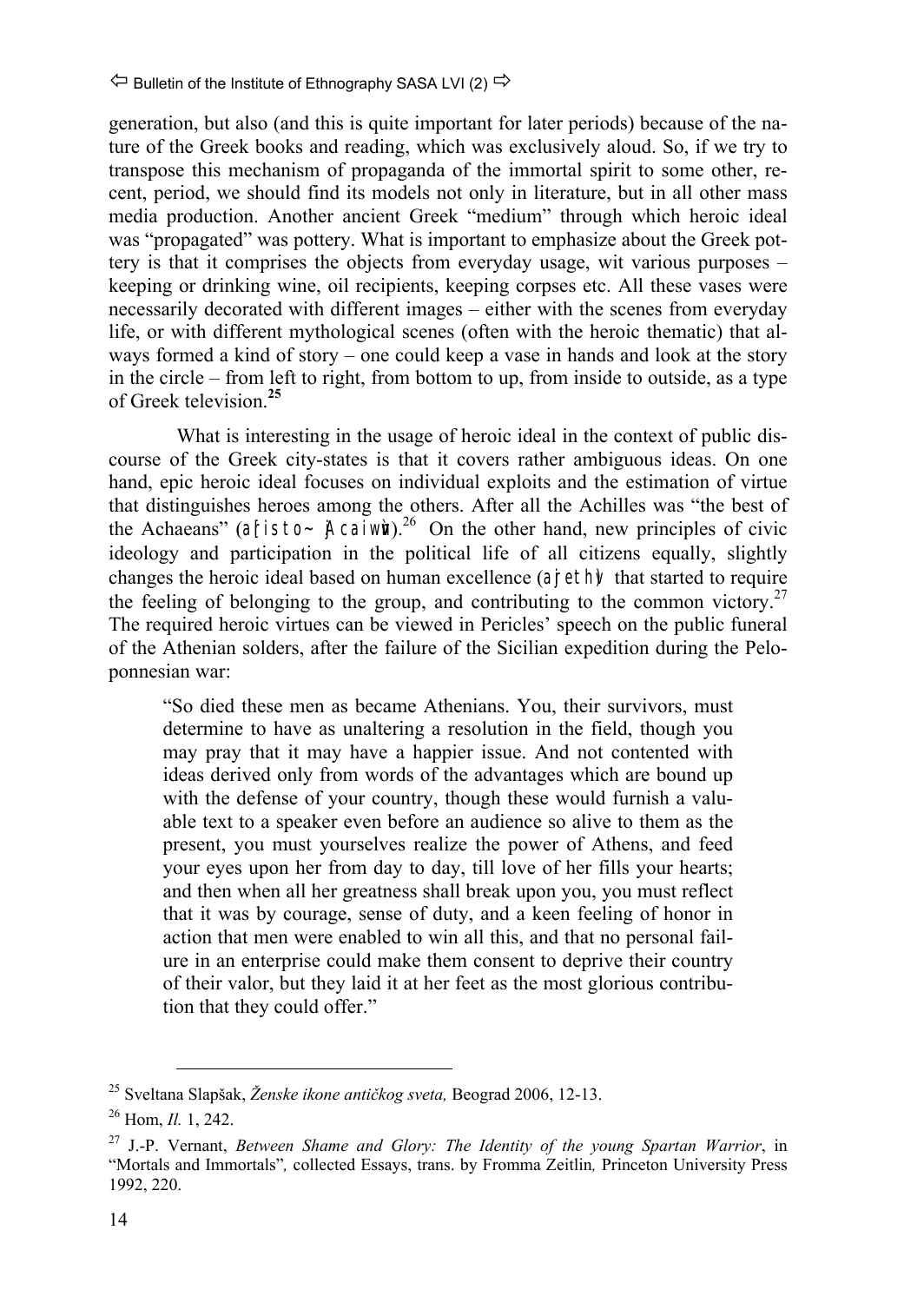## (Thucydides, *The Peloponnesian War* 2, 43,  $1$ )<sup>28</sup>

Thus, individualism that was the main heroic virtue in epic poetry, was not desirable in democracy – it actually contradictious its concept – isonomy (the equal distribution of political rights and duties). No matter how illogical this might seem, all heroic virtues ("courage", "sense of duty", "keen feeling of honor") became incorporated in the norms of civic morality and collectivistic feeling of equality, while heroism and virtue were subjugated to the "power of Athens", not of the individual.

But let me, for a moment turn further to Pericles' speech in order to discuss the "promise" of heroic ideal of death, and the way in which it appears in the context of the fifth century Athens, becoming a narrative many times exploited by patriarchal societies, especially in the periods of crises and wars when it was necessary to mobilize people and make them eager both to die and to kill. The main prize of the heroic death is promise of the eternal glory:

"For this offering of their lives made in common by them all, that each of them individually received that renown which never grows old, and for a sepulcher, not so much that in which their bones have been deposited, but that noblest of shrines wherein their glory is laid up to be eternally remembered upon every occasion on which deed or story shall fall for its commemoration. For heroes have the whole earth for their tomb; and in lands far from their own, where the column with its epitaph declares it, there is enshrined in every breast a record unwritten with no tablet to preserve it, except that of the heart. These take as your model, and judging happiness to be the fruit of freedom and freedom of valor, never decline the dangers of war. "

(Thucydides, *The Peloponnesian War* 2, 43, 2)<sup>29</sup>

 $\overline{a}$ 

<sup>&</sup>lt;sup>28</sup> kai; oiJ j de mey proshkontw~ th/ pol ei toioide egenonto: tou;~ de; loipu;~ crh; ajsfalesteran men eucesqai, ajtolmoteran de; mhden ajxioun thn ej- tou; polemioudianoian ecein, skopounta- mh; logw/ monw/ thn wjfelian, hh ah ti- pro- oujden ceiron aujtou;~ uma ~ polew - dunamin kaq j himeran ergw/ qew, enou ~ kai; erasta; qignomenou~ aujth~, kai oftan umin megaleh dowh/ eihai, enqumenou~ ofti tolmwhtes kaiv gignwskonte~ ta; depnta kai; en toi~ ergoi~ aisxunomenoi andre~ aujta; ekthsanto, thn polin ge th`~ setera~ areth`~ akiounte~ steriskein, kalliston de; eranon aujth' proiemenoi. Greek text based on Thucydides, *Historiae in two volumes*, Oxford, Oxford University Press 1942, English translation by J. M. Dent www.perseus.tufts.edu

 $29$  koinh, gar ta; swmata didontes ijdina/ ton ajghrwn epainon ejlambanon kai; ton tafon epishemotaton. ouk en w' keintai mallon. all j en w' hJ dowa aujtwn para; tw' entucontio aiei; kai; logou kai; ergou kairw' aieimnhesto~ kataleipetai. andrwn gar epifanwn pasa gh` garo~, kai ouj sthlwn monon en th' mh; proshkoush/ agrafo~ mnhmh par jekastw/th~ gnwmh~ mallon h] tou` ergou endiaitatai. oul nun umei $zhl$  wsante~ kai; to; eu $N$ ucon krinante~ mh; periorasqe tou $\sim$  polemikou $\sim$  kindunou~. Greek text based on Thucydides, *Historiae in two volumes*.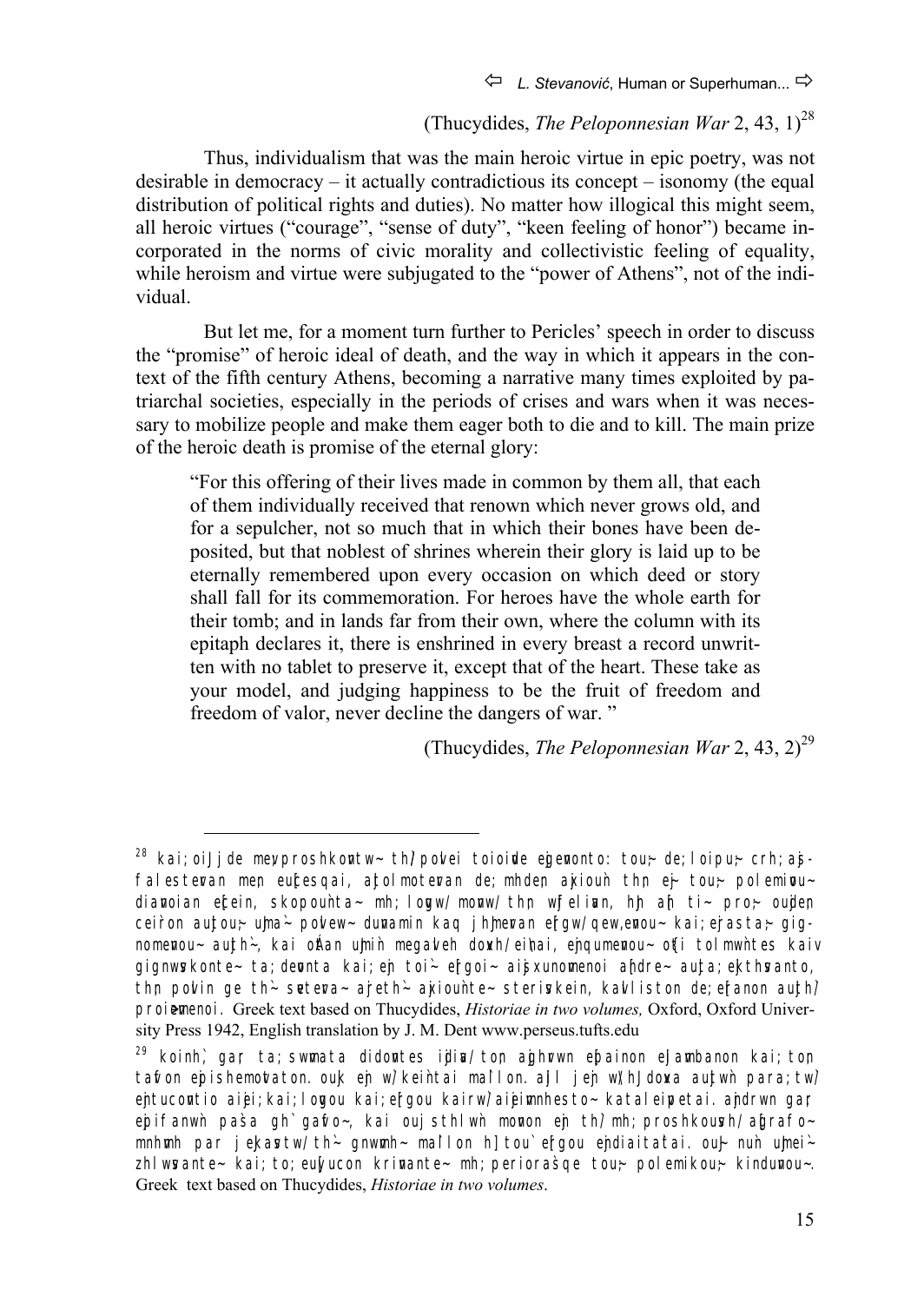So, according to this speech, the fallen solders are heroes, who achieve immortality through the fame that "never grows old" and glory that is going to be "eternally remembered"; the tombs where they lie are the "noblest shrines", actually "the whole earth is their tomb". Even the monument is not necessary to be built because the dead will be remembered in the hearts of their descendants. It is obvious that Pericles addresses not the dead, as it is usual in the traditional lament, but the audience (as it is appropriate for a rhetorical genre such is funeral oration), in particular those men, citizens, who are advised to bravely approach death whenever the country needs this. It is the happiness to fight and die for freedom, claims Pericles.

Quoting Pericles' speech written down by historian Thucydides, inserts another "puzzle" into the picture of ancient Greek civic ideology based on the control over death and the dead. Namely, Athenians invented a new rhetorical genre – with a literary origin (not oral, as lamentation) in which they praised and commemorated those who died for the glory of their homeland. Thucydides mentions that Athenians were the only one who gave such funeral orations.<sup>30</sup> These orations were held usually in the time of crisis or wartime, when the polis decided to take care of the funeral of its soldiers, and deprive families from their exclusive right to take care of their dead and to accompany them to the Other world. According to the so-called ancestral law ( $partio$  - nomo -), introduced by the city-state, the corpses of fallen soldiers were returned to Athens and buried together.<sup>31</sup> It is interesting to point out that already in the ancient Greek we come across such type of manipulation that was also usual for Serbian nationalistic discourse during the end of the  $20<sup>th</sup>$  ct. So, the title of this law points to the conclusion that the law has existed from time immemorial, although it was introduced by Athenian city-state in the  $5<sup>th</sup>$  ct. Exactly such a claim that it was something that even "our ancestors" used to do, had the purpose of providing it with legitimacy and power.

Thus, in the periods critical for the polis, families (women) were deprived of their right to organize and perform the whole funeral ritual. More precisely, women could participate and mourn their dead who died as solders, but only in the frame of public ritual organized by the city-state. The voices of mothers, wives and sisters were smothered in the mass, so as not to be heard. Intimate, personal lamentation was replaced by official elevated funeral oration. The main differences between *ejpitafio~ log~ (funeral oration)* and *grhno~ (lamentation)* is that the later is characterized with emotional intensity, focusing on the negative aspects of the separation of the dead from the kin group, while  $e$ *pitalio* - log-represents an official speech of some political representative, praising the dead and death as *beautiful* and desirable.

A very important aspect of the heroic death is related to impersonalization of death. This is something that had been already mentioned, though in slightly different context – one that belongs to the hero cult At that point, I turned to the de-

 $\overline{a}$ 

<sup>30</sup> Dhemostenes, *Against Leptines,* 141.

 $31$  The corpses, or all bones dead that were found, used to be grouped by tribe in common coffins and interred together. Thucydides 2.34.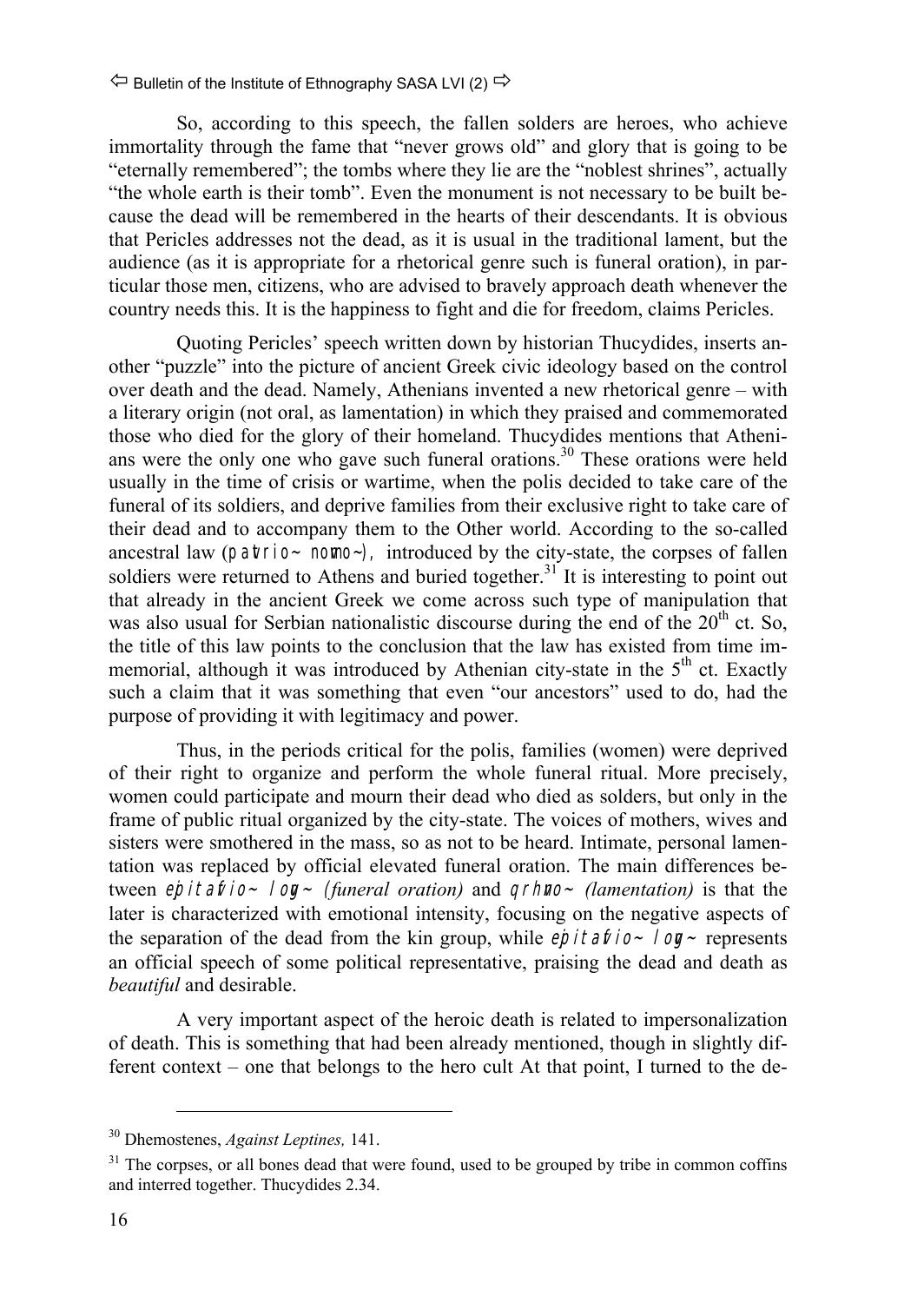crease of the importance of individual monuments and legislation related to the abating funerals, and now I would like to recall another part from Pericles' speech, where he invites mothers who are still young enough, to give birth to more children, not only because newborn children would bring them forgetfulness, but also for the sake of their country:

"Yet you who are still of an age to beget children must bear up in the hope of having others in their stead; not only will they help you to forget those whom you have lost, but will be to the state at once a reinforcement and a security; for never can a fair or just policy be expected of the citizen who does not, like his fellows, bring to the decision the interests and apprehensions of a father."

## (Thucydides, *The Peloponnesian War* 2, 44)<sup>32</sup>

The idea that a dead child can be replaced with another one is, on one hand indicating the absence of the idea that each individual is unique. Furthermore, this passage reveals one more aspect of the war narrative that is possible to trace also in modern times – that war is, according to words of Goebbels, the most elementary form of love towards life, which does not decrease, but regenerates population. A similarly similar morbid idea, according to which the war has regenerative power, might be also recognized in the speech of Nikolaj Velimirović: "We see that the war is a poison which poisons, but also cures and rejuvenates. $^{33}$ 

## **Conclusion**

There is no doubt that both types of heroes (those from the hero cult and heroes as brave soldiers) were very important in the city-state formation and the politics that it used to pursue. But let me, for a moment, turn to the concept of hero(s) from a slightly different perspective, taking into account not civic religion, but rather early religious concepts on the grounds of which the ideas of heroe(s) could have been developed. Crucial for this perspective is the theory of Olga Freidenberg. According to her interpretation, the divinization of the dead should be understood through the concept of the divine that existed in the pre-religious period. Freidenberg, namely, argues that this was the period when the idea of god existed,

 $32$  karaterein de; crh; kai; allwn paidwn elpidi, ois etti hJikin teknwsin poieisqai: idia/ te gar twh ouk ohtwn lhugh oil epigignomenoiv tisin esontai, kai; th' povlei dicomen, ek te tou mh; erhmousqai kai; asfalein/ xunoisei; ouj gar oibn te ison ti hl dikaion bouleuesqai oi} ah mh; kai; paida~ ek tou` omoipu paraballomenoi kinduneu**wsin.** Greek text based on Thucydides, *Historiae in two volumes*.

<sup>33</sup> Ivan Čolović, *Bordel Ratnika,* Beograd 2000, 77. For Nikolaj Velimirović see also "Nove ideje", Beograd, decembar 1991. Nikolaj Velimirović used to be a theologist and an episcope of the Serbian Orthodox Church who lived from the end of the nineteenth until the half of the twentieth ct. In the period of ex-Yugoslavia wars, he became popular for his nationalistic and anti-Semitic ideas. Furthermore, in the same war and nationalistic atmosphere, the Serbian Orthodox Church proclaimed him a saint.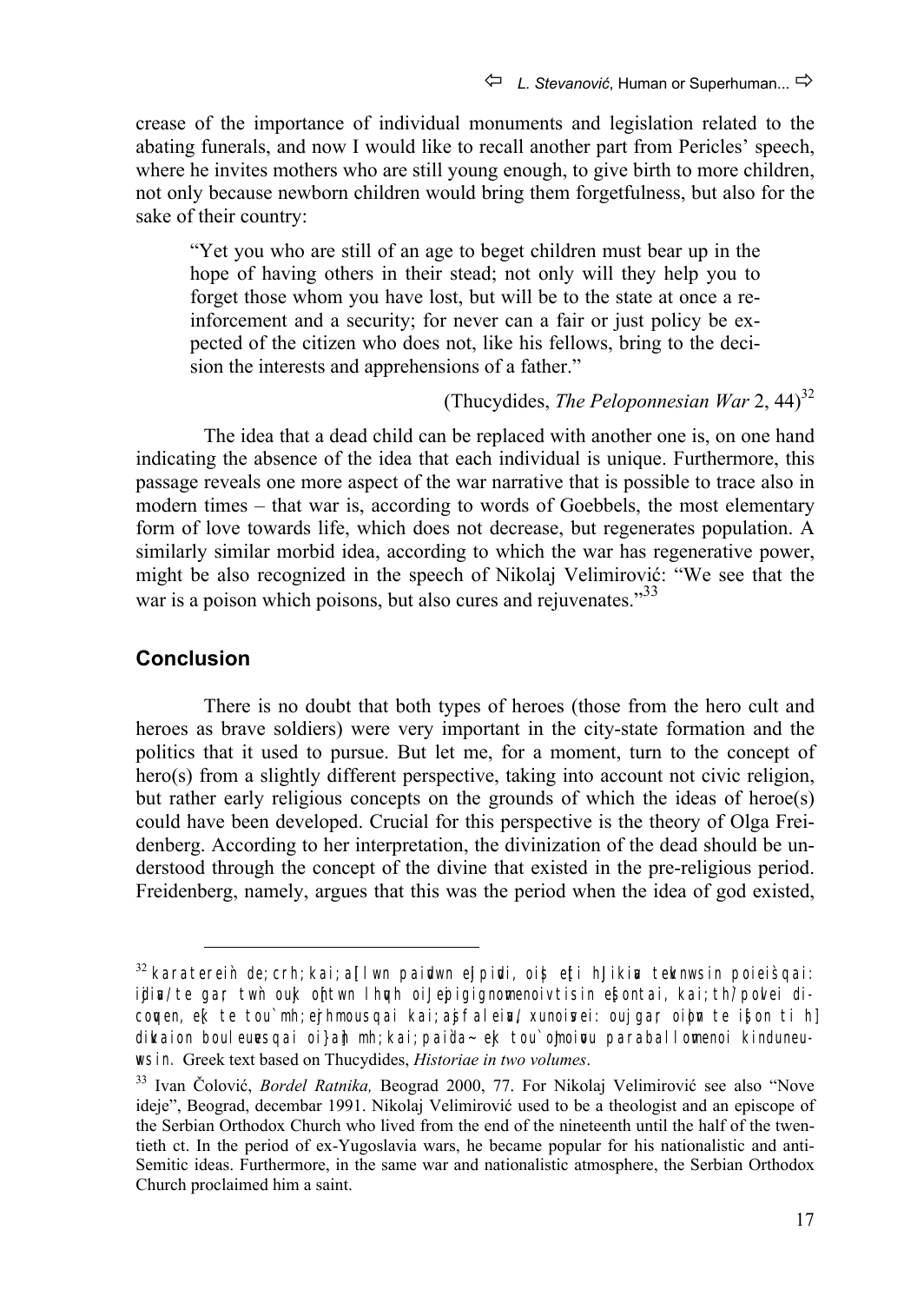but before the notion of the divine. "It is wrong to think that people used to believe in totems and that afterwards, they exchanged totems with the gods. The same as the image of tsar existed before the social institution of the power of tsar, the idea of god existed before religion….. and the dead were considered to be deities."34 This is also confirmed by the fact that  $\hat{h}g\hat{q}q\hat{o}$ ; daimwn used to be a family genius and its eponym.<sup>35</sup> So Freidenberg's position about the hero cult is related to her idea of the early concept of the grave (the house and the shrine of the dead and hero) as a womb that brings rebirth. The aspect of hero as a brave warrior is, according to Freidenberg, directly related to the concept of *agon*, which is understood as a confrontation with death that brings rebirth and renewal. As I have already mentioned, *agones* were competitions that used to be organized as the final stage of the funeral ritual or in the hero cult, and the whole competition was about the concept of dying and being born anew. The opponents are symbolizing life and death, and the winner is the one who stays alive. Exactly from defeat that is equaled with death develops an image of the enemy.<sup>36</sup> The main motive in the life of the hero is a fight that represents a metaphor of death, which brings rebirth.<sup>37</sup> That is how two concepts of heroes overlap, being grounded on the belief that death and dying bring new life. This is the Greek earliest fixed mythical traditional cliché on the grounds of which it was possible to construct and develop desirable patriarchal and political values, in a sense in which Ivan Čolović has brilliantly interpreted the usage of Serbian traditional clichés for the purposes of nationalistic and war ideology in the end of the  $20<sup>th</sup>$  ct in his work "Bordel Ratnika".

Let me, just for a moment, turn to possible comparison between the two models of promotion and their relation to traditional mythology. Similarly, but not completely the same concept of "beautiful death" might be recognized in the context of wars in ex-Yugoslavia and spreading of war propaganda. As Ivan Čolović points, the powerful mechanism of this national ideology was that all political leaders, political programs and conflicts were presented through fixed traditional clichés and formulas in the same way in which values, persons and antagonisms were presented in the folklore and mythical tale. Exactly this is the force from which political formulas obtain enormous power. Exceeding political domain and entering mythical, they evoke antagonism between absolute values, such as good/evil, life/death, human/inhuman. $^{38}$  According to Čolović, the power of folklore and folk culture as means of manipulation is grounded in presentation and perception of it as something natural that is related to the native soil (sic!), as something original that precedes arrogance and decline of civilization. Of course, the folkloristic material

 <sup>34</sup> Olga Mihailovna Freidenberg, *Mit i antička književnost,* translated into Serbian by Radmila Mečanin, Prosveta, Beograd 1987, 44.

<sup>35</sup> Aristophanes, *Wasps,* 525.

<sup>&</sup>lt;sup>36</sup> The concept of the contest with the death is still alive in the contemporary times. Very famous symbolical representation of a duel with Death is a chess play in Bergman's film The Seventh Seal.

<sup>37</sup> Ibid, 53.

<sup>38</sup> Čolović 2002, 38.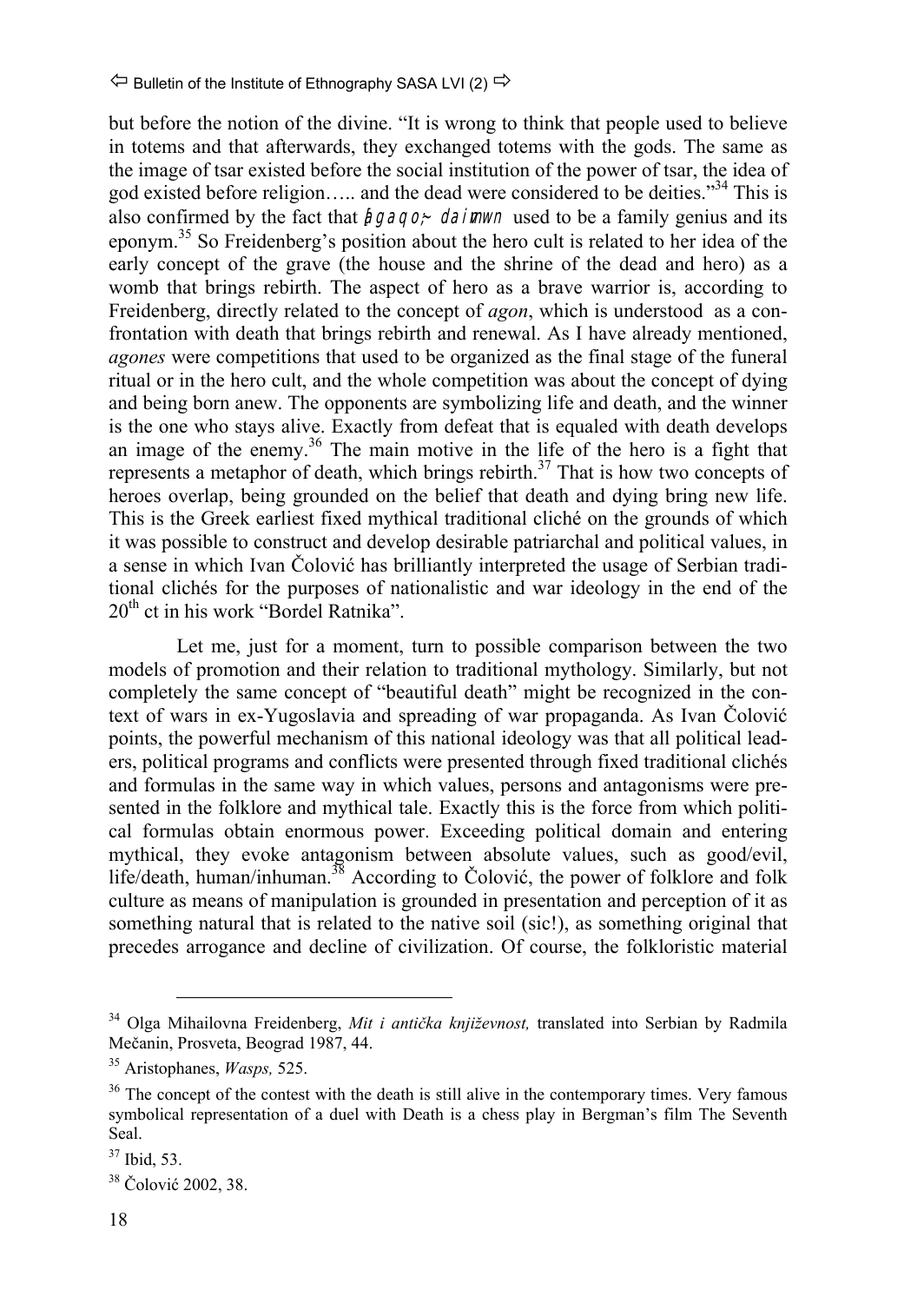for political purpose had to be reshaped and rearranged. Čolović also emphasizes that people are often ignorant of their folk tradition, which actually makes them more inclined to adopt such a pattern.<sup>39</sup> Concerning the construction of the Serbian ideal, important in this political/mythical machinery, a paradigm was made around the construct of the "nation elected by God" and particularly on the grounds of the Kosovo myth. Ideal Serbs became imagined as warriors, brave and courageous, but at the same time innocent and pure like virgins. This purity defines the position of the victim, while innocence leads directly to death. Thus the "beauty" of these heroic deaths lies, not in the youngness, and the attempt to gain immortality through heroic deeds as in ancient Greece, but in innocence. Innocence with weapons and death decorum invokes a special type of death and violent erotics, which adds attraction to the nationalist narrative. Death becomes ideal itself, being equated with all forces of good confronted to the powers of evil, according to the pattern of mythical binaries.

What is obvious is that heroic (warrior) ideals in ancient Greek and Serbian culture, during the end of the twentieth century are not constructed completely the same, but their function completely coincides. In both cases this ideal appears as a narrative of war propaganda, it is based on what is claimed to be traditional values, 40 necessarily trough traditional clichés, praising death as something desirable and beautiful. The fact that the ideal warrior in ancient Greece was not imagined the same as the Serbian one is based exactly on the fact that traditional models that are used for manipulation and more successful implementation of this ideal, are different. The final result is quite the same and fits to the country in war or/and the political ideal of Greek democracy that required active political participation of all its citizens regarding that "the warrior and the man of politics are completely identified". $41$ 

After the short excurse for searching analogies between an ancient Greek and Serbian paradigm of heroic ideal, I would like to return to the comparison I have started – between two types of Greek heroes – cultic figures and warriors. Apart from the agonic concept that is related to them both, two heroic concepts posses the component of eternal glory. Both concepts are about immortality that is achieved, not inborn (which, after all, serves as a good model). Even the epic hero, such is Achilles, bears the condition of becoming a hero because he has a mortal father and immortal mother, but he becomes one, only after choosing to have a short and glorious life, not endless and boring one:

"For my mother the goddess, silver-footed Thetis, telleth me that twofold fates are bearing me toward the doom of death: if I abide here and war about the city of the Trojans, then lost is my home-return, but my renown shall be imperishable; but if I return home to my dear native

 <sup>39</sup> Ibid, 87-89.

 $40$  The aristocratic ideal of "human excellence" arete, recognizable in epic poetry, was replaced by spirit of collectivity, essential ideal of human formation in the city-state democracy.

<sup>41</sup> Jean-Pierre Vernant, *Myth and Society in Ancient Greece,* New York 1990, 137.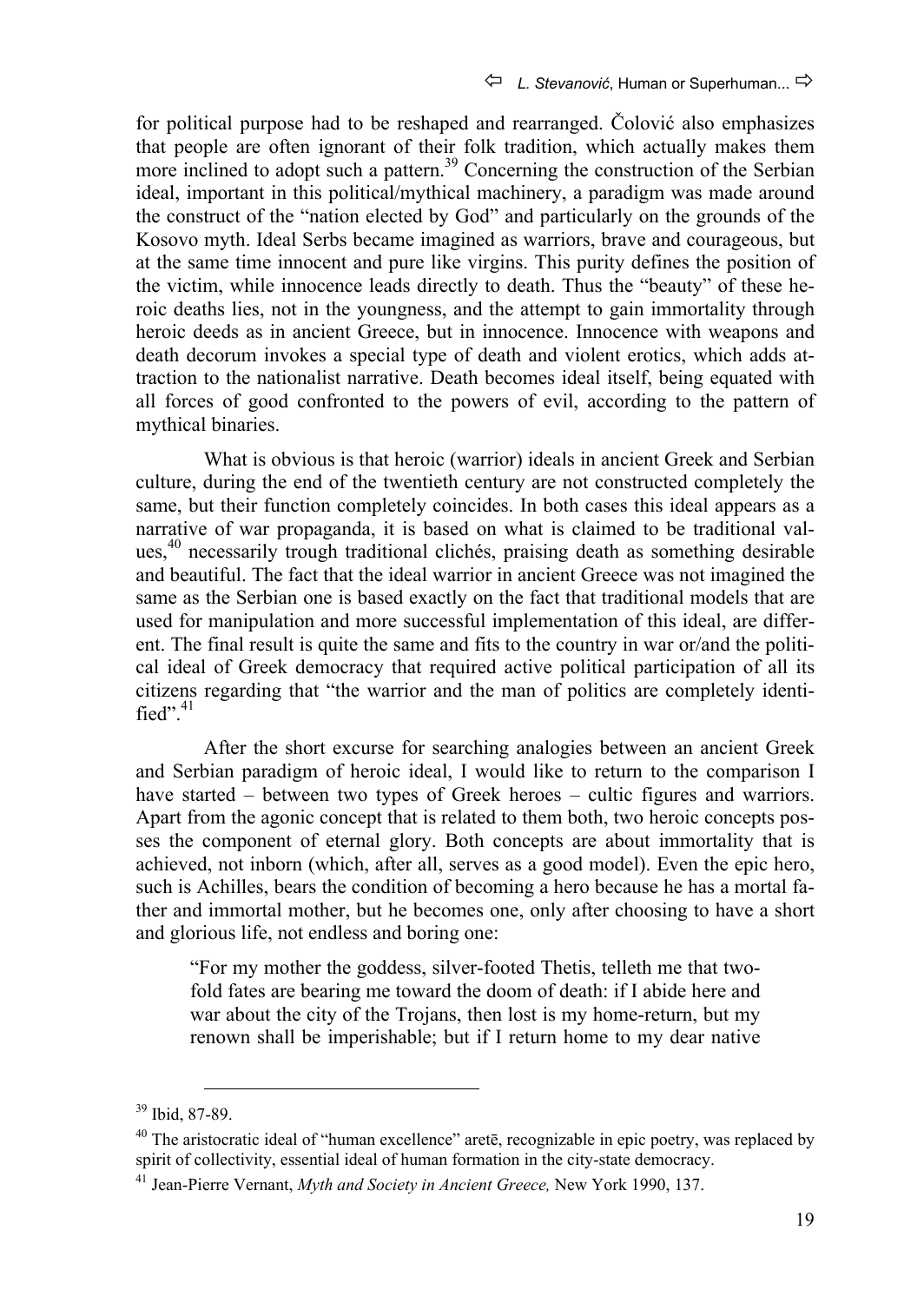land, lost then is my glorious renown, yet shall my life long endure, neither shall the doom of death come soon upon me."

#### (Homer, *Iliad,* 9, 410-417)<sup>42</sup>

Although the word *hero* stands for two different meanings, both enter similar domains of social, religious, mythological and public life. Namely the cult of hero is a religious cult in a sense of the definition by Emile Durkheim as "not a simple group of ritual precautions which a man is held to take in certain circumstances; it is a system of diverse rites, festivals, and ceremonies which all have this characteristic, that they reappear periodically".<sup>43</sup> Religious practice and importance of this cult were always supported by rich mythological content and material. On the other hand, heroic war ideal did not posses cultic dimension in Durkheimian sense of meaning, but it included rich mythological material and important mythological matrix that turned out to be successful and efficient in the situations critical for the states, when it was necessary to mobilize citizens for war, against the common enemy. Thus, both concepts of hero are closely related to death and to the manipulation in its domain, and both heroes, despite differences, were used for the needs of the state (polis) and the politics lead by it. This analysis represent just a part of the complex relations in the domain of ritualization of death, one of the biggest taboos of life, which, as it has been obvious through ancient Greek history (as well as other histories), has been, and still is, the field of various manipulations.

 $42$  mhter gar tev mev fhsi qea; Qeti- arguropeza dicqdia~ khra~ feremen qanatoio telo~ dev eij men k j au\qi menwn Trwwn polin ajmfimarwmai, wleto men moi nosto~, ajtar klep~ affqiton estai: eij dev ken oikad jikwmi filhn ei patrida gaian, wletov moi klep-esqlon, epi; dhron dev moi aiwn ebseta, oudev kev m j wka telo~ qanatoio kiceih.

Greek text This text is based on the following book(s): *Homeri Opera in five volumes*, Oxford, Oxford University Press 1920. English translation based on the following book(s): Homer. The Iliad with an English Translation by A.T. Murray, Ph.D. in two volumes. Cambridge, MA, Harvard University Press; London, William Heinemann, Ltd. 1924. www.perseus.turfts.edu

<sup>43</sup> Jack Goody, *Death, Property and the Ancestors.* Stanford. Calif.: Stanford University Press 1962, 18.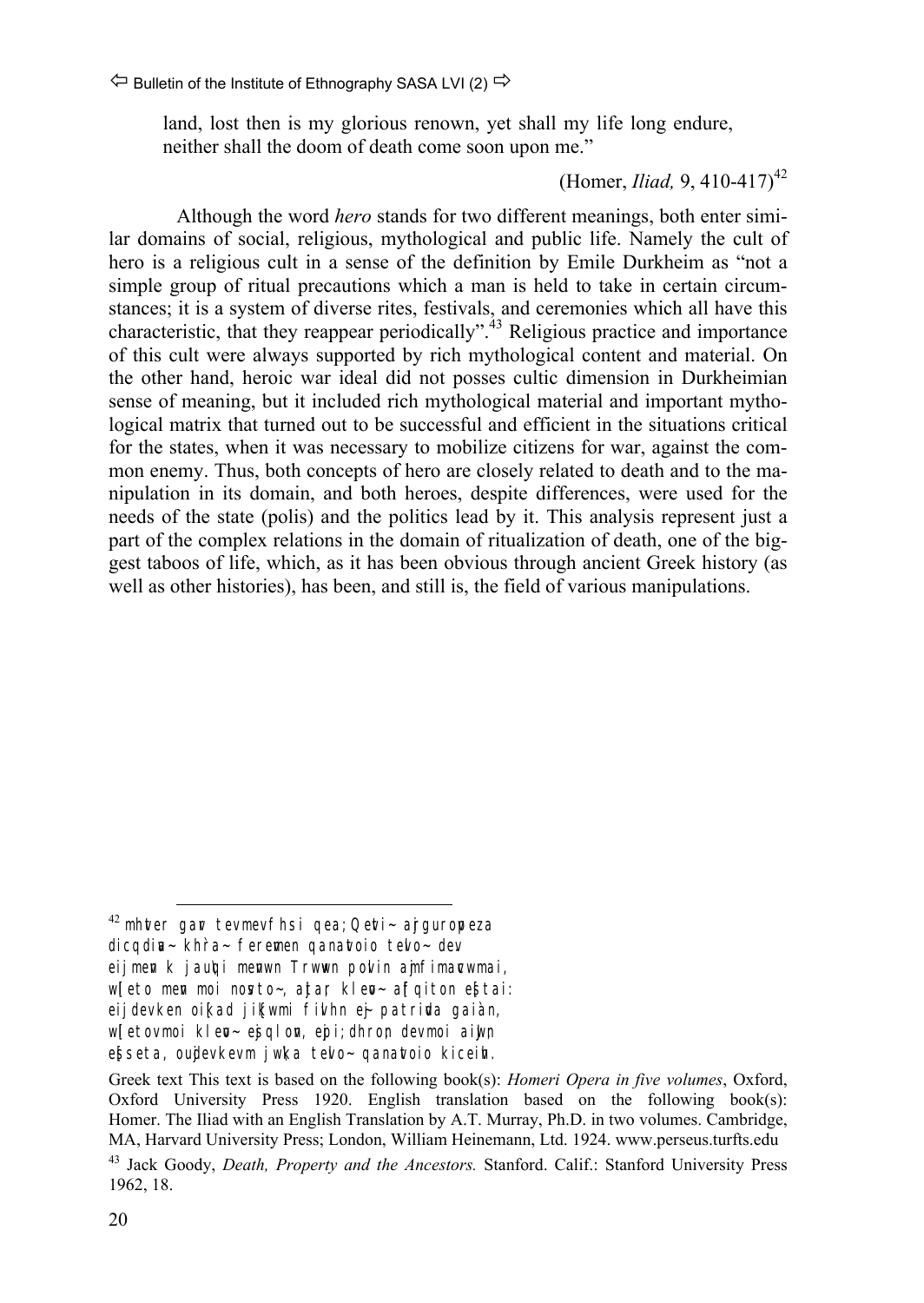#### **Лада Стевановић**

## **Човек или натчовек: концепт хероја у античкој грчкој религији и/или политици**

*Кључне речи*:

херој, полис, религија, арустократија, демократија, опска поезија

Реч *херој* пољављује се у старогрчком у два значења. У једном значењу користи се за означавање дивинизованог бића које је живело животом смртника, али је, због заслуга или неког значајног дела, након смрти заслужило божански статус. Према археолошким изворима, трагови овог култа појављују се од постхомерског доба, тј. од X пре н. е, с тим да херојски култ постаје нарочито популаран од последње четвртине VIII века. Бум откривања херојских гробница и њихово претварање у светилишта коинцидирају са појавом и развојем полиса (држава-градова) у VIII пре н. е. То наводи на закључак да увођење овог култа стоји у вези са променама у домену друштвеног живота и стварањем нове политичке организације. Аргумент у прилог овој тези препознатљив је у природи и функицији хероја, који су статус бесмртника стицали управо захваљујући заслугама за оснивање градова и доношење закона. У том смислу, ови култови су служили као оправдање и подршка за успостављање нове друштвене организације, која се од тог тренутка више није заснивала на крвном и племенском сродству.

Једно од питања којима се у раду бавим јесте и то да ли се херојски култ развио из култа предака. Наиме, не ради се само о томе да постоје бројне паралеле између погребних ритуала, култа предака и култа хероја, већ је дошло и до преношења делова ритуалне праксе из једног култа у други. Реч је о *агонима,* надгробним надметањима која су се одржавала као последња ритуална етапа на сахранама племства. Дакле, паралелно са законима који су рестриктивно утицали на раскош и изразито јавни карактер традиционалних сахрана (прописи су налагали одржавање процесије у рану зору, ограничен број нарикача, умереније приношење жртава), неке су етапе погребног обреда пренете у култ хероја. Како показују истраживања погребних ритуала у античкој Грчкој, контрола над мртвима и ритуалим који су њим посвећени, заправо увек представља и контролу над живима. Оно што је важно нагласити као разлику између култа предака и хероја, то је да се први култ заснива на крвном сродству и вери у божанску моћ предака, а да је други диркетно повезан са политичким променама, са опадањем моћи породичних кланова и са новом државном организацијом, којој је овај култ и требало да послужи као